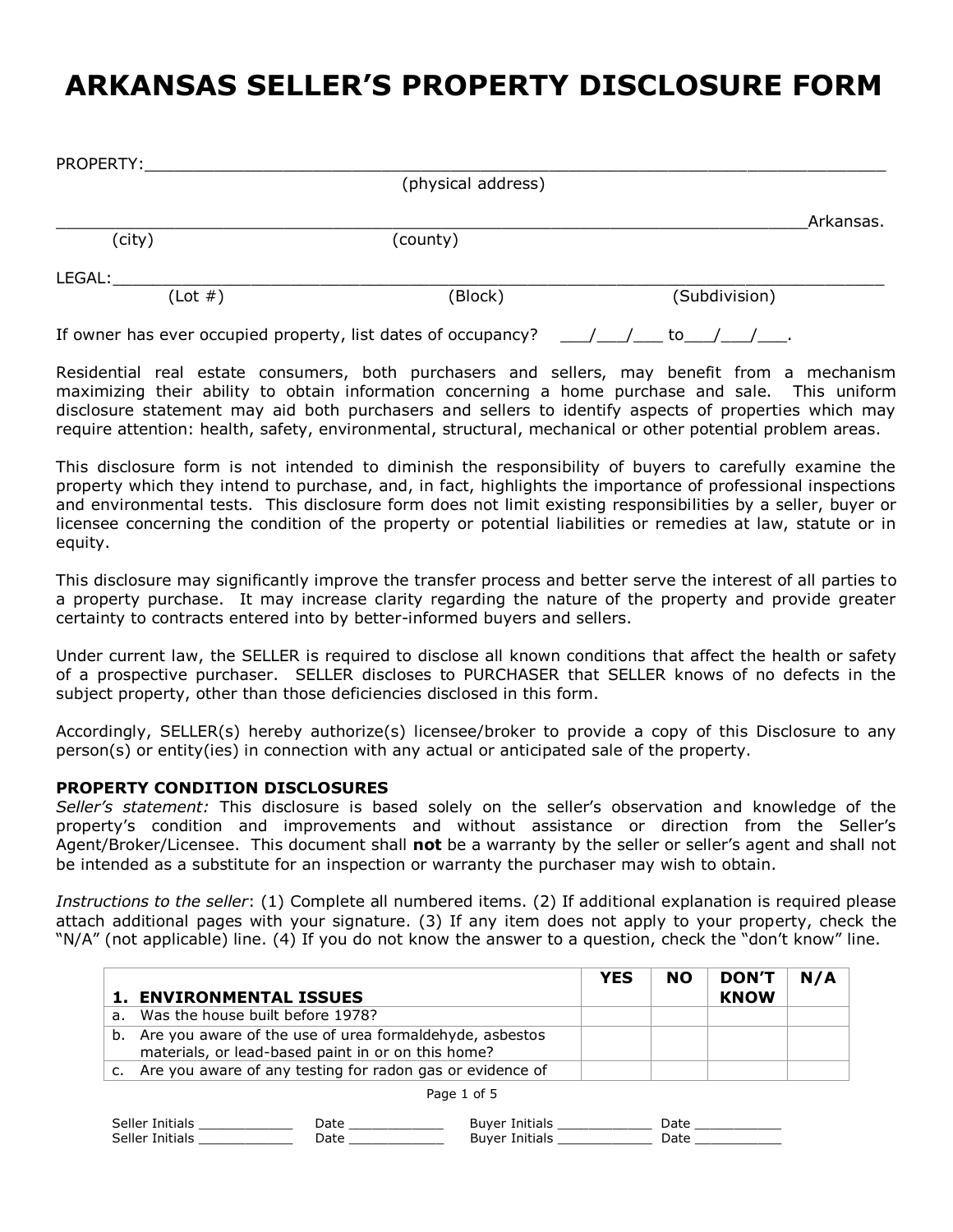| toxic mold?                                                                |            |     |              |     |
|----------------------------------------------------------------------------|------------|-----|--------------|-----|
| Results, if tested                                                         |            |     |              |     |
| d. Are you aware of any underground storage tanks, old septic              |            |     |              |     |
| tanks, field lines, or abandoned wells on the property?                    |            |     |              |     |
|                                                                            |            |     |              |     |
|                                                                            | <b>YES</b> | NO. | <b>DON'T</b> | N/A |
| 2. HOUSE SYSTEMS                                                           |            |     | <b>KNOW</b>  |     |
| Do you know of existing problems affecting:                                |            |     |              |     |
| Plumbing<br>a.                                                             |            |     |              |     |
| <b>Electrical System</b><br>b.                                             |            |     |              |     |
| Appliances<br>c.                                                           |            |     |              |     |
| Floors and Walls<br>d.                                                     |            |     |              |     |
| Doors and Windows<br>e.                                                    |            |     |              |     |
| Ceiling and attic fans<br>f.                                               |            |     |              |     |
| Security system<br>q.                                                      |            |     |              |     |
| Sump pump<br>h.                                                            |            |     |              |     |
| Chimneys, fireplaces and inserts<br>i.                                     |            |     |              |     |
| Pool, hot tub, sauna<br>j.                                                 |            |     |              |     |
| Sprinkler system<br>k.                                                     |            |     |              |     |
| Heating - Age<br>I.                                                        |            |     |              |     |
| m. Cooling/air conditioning - Age                                          |            |     |              |     |
| Explain:                                                                   |            |     |              |     |
|                                                                            |            |     |              |     |
|                                                                            |            |     |              |     |
| 3. FOUNDATION/STRUCTURE/BASEMENT/EXTERIOR                                  | <b>YES</b> | NO. | <b>DON'T</b> | N/A |
| <b>FINISH</b>                                                              |            |     | <b>KNOW</b>  |     |
| a. Any defects or problems, current or past, to the foundation             |            |     |              |     |
| or slab?                                                                   |            |     |              |     |
| b. Any defects or problems, current or past, to the structure or           |            |     |              |     |
| exterior veneer?                                                           |            |     |              |     |
| Explain:                                                                   |            |     |              |     |
|                                                                            |            |     |              |     |
| Has the basement leaked since you owned or lived in the<br>c.<br>property? |            |     |              |     |
|                                                                            |            |     |              |     |
| d. Have you ever had any repairs done to the basement?                     |            |     |              |     |
| Explain:                                                                   |            |     |              |     |
| Does the house have an Exterior Finish and Insulation<br>e.                |            |     |              |     |
| System (EIFS) siding?                                                      |            |     |              |     |
| Any defects or problems, current or past, to the EIFS siding?<br>f.        |            |     |              |     |
|                                                                            |            |     |              |     |

Explain: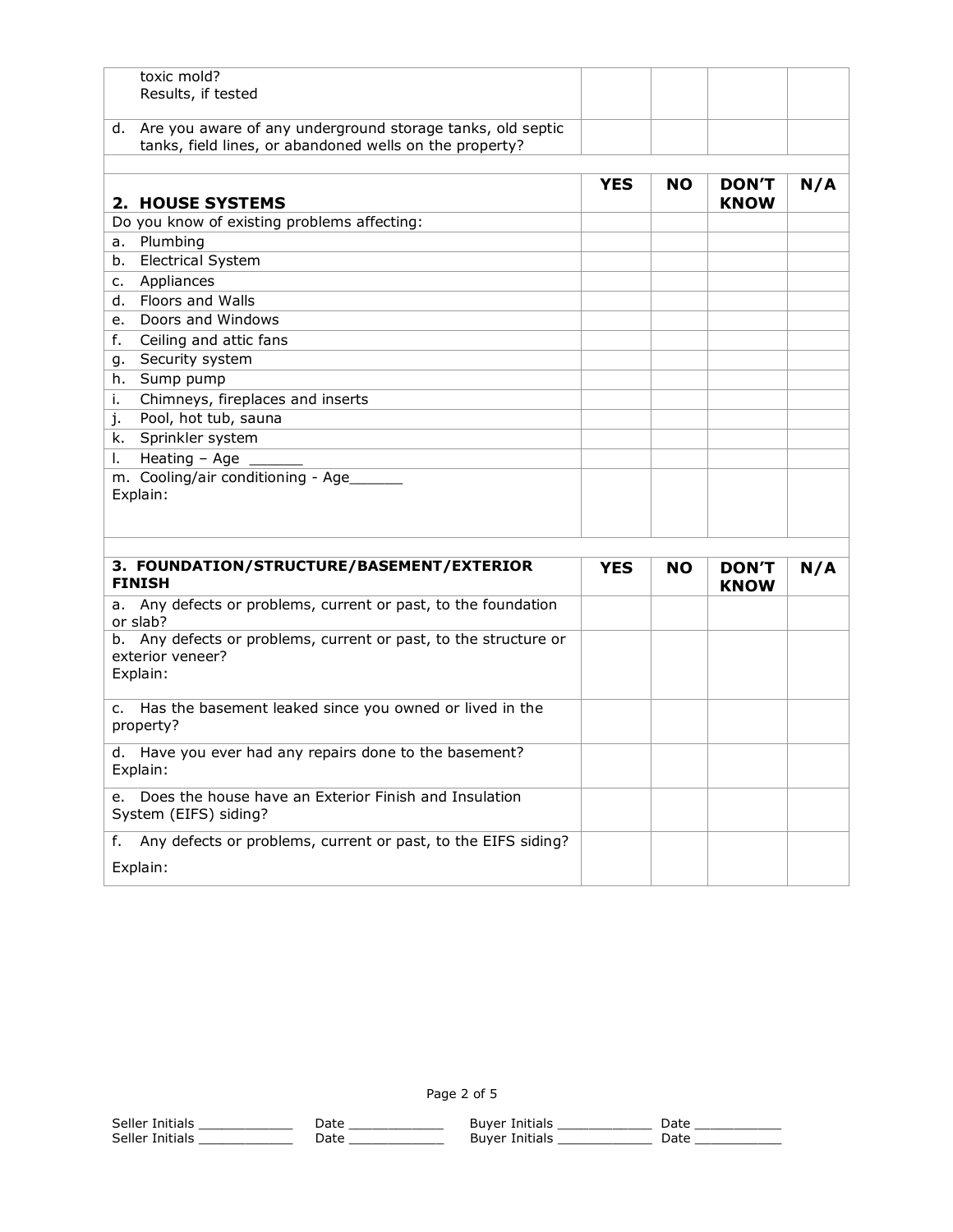| 4. TERMITES, WOOD DESTROYING ORGANISMS, FUNGI,<br>ETC.                                                                                                      | <b>YES</b> | <b>NO</b> | <b>DON'T</b><br><b>KNOW</b> | N/A |
|-------------------------------------------------------------------------------------------------------------------------------------------------------------|------------|-----------|-----------------------------|-----|
| Are you aware of any active or previous signs of<br>а.<br>subterranean or dry wood termites, powder post or wood boring<br>beetles or wood decaying fungus? |            |           |                             |     |
| Are you aware of any damage due to wood infestation?<br>b.                                                                                                  |            |           |                             |     |
| Have the house or other improvements ever been treated for<br>c.<br>wood infestation?<br>If yes, when, by whom, any warranties?                             |            |           |                             |     |
| 5. ROOF                                                                                                                                                     | <b>YES</b> | <b>NO</b> | <b>DON'T</b><br><b>KNOW</b> | N/A |
| a. Age of the roof?                                                                                                                                         |            |           |                             |     |
| Has the roof leaked at any time since you have owned or<br>b.<br>lived in the property?<br>Explain:                                                         |            |           |                             |     |
| 6. LAND/DRAINAGE                                                                                                                                            | <b>YES</b> | <b>NO</b> | <b>DON'T</b><br><b>KNOW</b> | N/A |
| a. Any soil stability problems?                                                                                                                             |            |           |                             |     |
| Has the property ever had drainage, flooding or grading<br>b.<br>problems?                                                                                  |            |           |                             |     |
| Is the property in a flood plain zone?<br>c.                                                                                                                |            |           |                             |     |
| Is there a retention/detention basin, pond, lake, creek,<br>d.<br>spring, or water shed on or adjoining the property?<br>Explain:                           |            |           |                             |     |
| <b>7. BOUNDARIES</b>                                                                                                                                        | <b>YES</b> | <b>NO</b> | <b>DON'T</b>                | N/A |
|                                                                                                                                                             |            |           | <b>KNOW</b>                 |     |
| Do you have a previous survey of the property?<br>а.                                                                                                        |            |           |                             |     |
| Have you made any improvements since the last survey?<br>b.                                                                                                 |            |           |                             |     |
| c. Are there any encroachments or unrecorded easements<br>relating to the property of which you are aware?                                                  |            |           |                             |     |
| Explain:                                                                                                                                                    |            |           |                             |     |
| Are you aware of any burial plots on the property?<br>d.                                                                                                    |            |           |                             |     |
| 8. WATER                                                                                                                                                    | <b>YES</b> | <b>NO</b> | <b>DON'T</b><br><b>KNOW</b> | N/A |
| Shared well<br>Source of water supply? Public<br>Well<br>а.<br>Lake/Pond                                                                                    |            |           |                             |     |
| b. Are you aware of below normal water supply or water<br>pressure?                                                                                         |            |           |                             |     |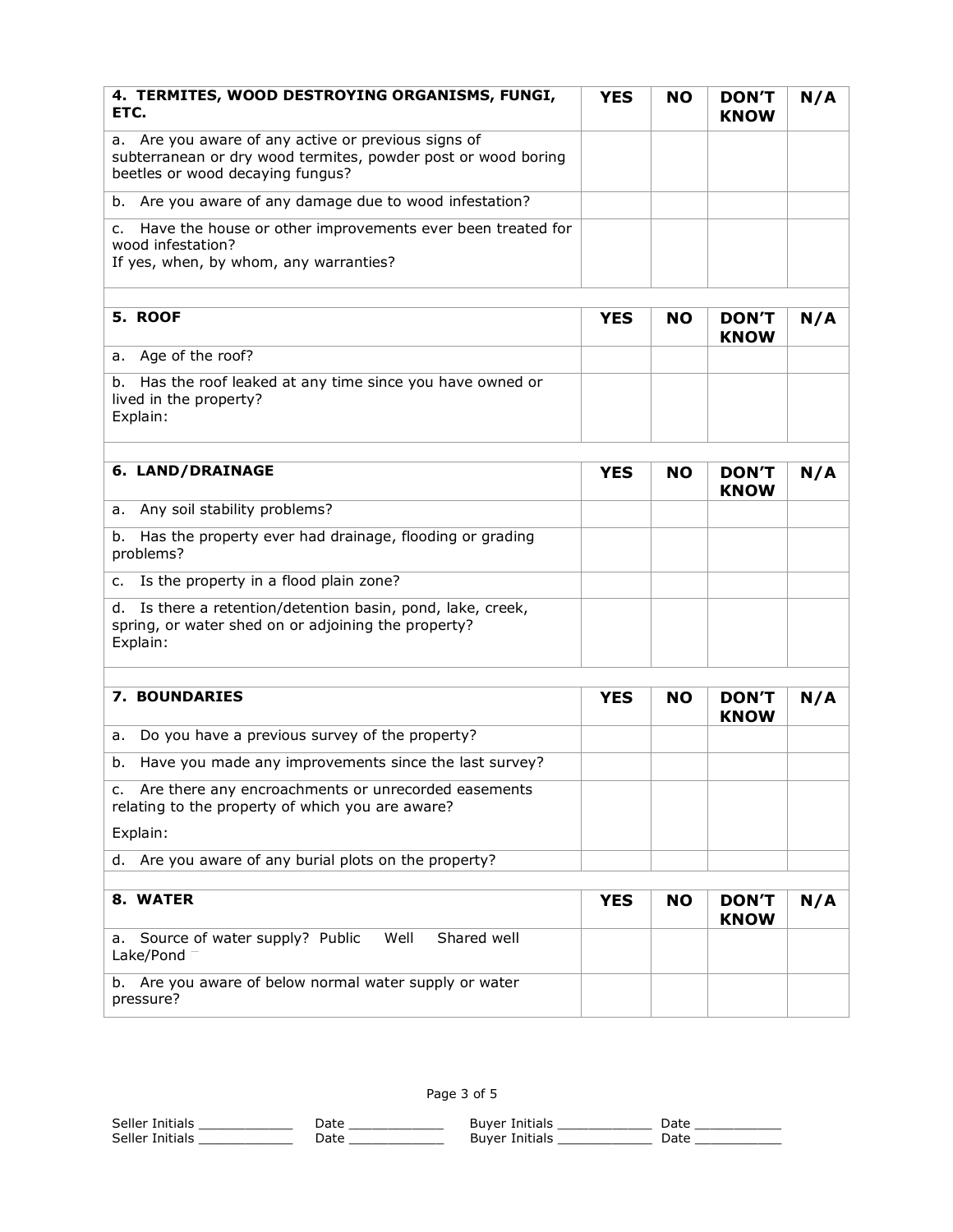| 9. SEWER SYSTEM                                                                                                                          | <b>YES</b> | <b>NO</b> | <b>DON'T</b><br><b>KNOW</b> | N/A |
|------------------------------------------------------------------------------------------------------------------------------------------|------------|-----------|-----------------------------|-----|
| a. Property is serviced by: Public sewer<br>Private sewer<br>Septic tank<br>none                                                         |            |           |                             |     |
| Does your system require a pump/lift?<br>b.                                                                                              |            |           |                             |     |
| Are you aware of any problems with the sewer system?<br>c.<br>Explain:                                                                   |            |           |                             |     |
| 10. CONSTRUCTION/REMODELING                                                                                                              | <b>YES</b> | <b>NO</b> | <b>DON'T</b><br><b>KNOW</b> | N/A |
| a. Since you have owned the property, have there been any<br>additions, structural modifications, or other alterations made?<br>Explain: |            |           |                             |     |
| Have you been notified of any building code violations?<br>b.                                                                            |            |           |                             |     |
| 11. HOMEOWNERS/CONDO ASSOCIATION                                                                                                         |            |           |                             |     |
|                                                                                                                                          | <b>YES</b> | <b>NO</b> | <b>DON'T</b><br><b>KNOW</b> | N/A |
| Is the property/condo subject to rules or regulations of a<br>а.<br>homeowner's association?                                             |            |           |                             |     |
| b. If yes, what is the yearly assessment? \$                                                                                             |            |           |                             |     |
| c. Is the assessment voluntary $\Box$ or required $\Box$ ?                                                                               |            |           |                             |     |
| d. Are you aware of any condition that may result in an<br>increase in taxes or assessments?                                             |            |           |                             |     |
| e. Are any features of the property shared in common with<br>adjoining landowners, such as walls, fences, driveways, etc.?               |            |           |                             |     |
|                                                                                                                                          |            |           |                             |     |
| 12. MISCELLANEOUS                                                                                                                        | <b>YES</b> | <b>NO</b> | <b>DON'T</b><br><b>KNOW</b> | N/A |
| a. Are you aware of any existing or threatened legal action<br>affecting this property?                                                  |            |           |                             |     |
| b. Are there any assessments other than property assessments<br>that apply to this property (i.e. sewer assessments, etc.)?              |            |           |                             |     |
| c. Are you aware of any other conditions which are defective<br>with regard to this property?                                            |            |           |                             |     |
| Explain:                                                                                                                                 |            |           |                             |     |
| <b>ADDITIONAL INFORMATION:</b>                                                                                                           |            |           |                             |     |
|                                                                                                                                          |            |           |                             |     |
|                                                                                                                                          |            |           |                             |     |
|                                                                                                                                          |            |           |                             |     |
|                                                                                                                                          |            |           |                             |     |
|                                                                                                                                          |            |           |                             |     |

Page 4 of 5